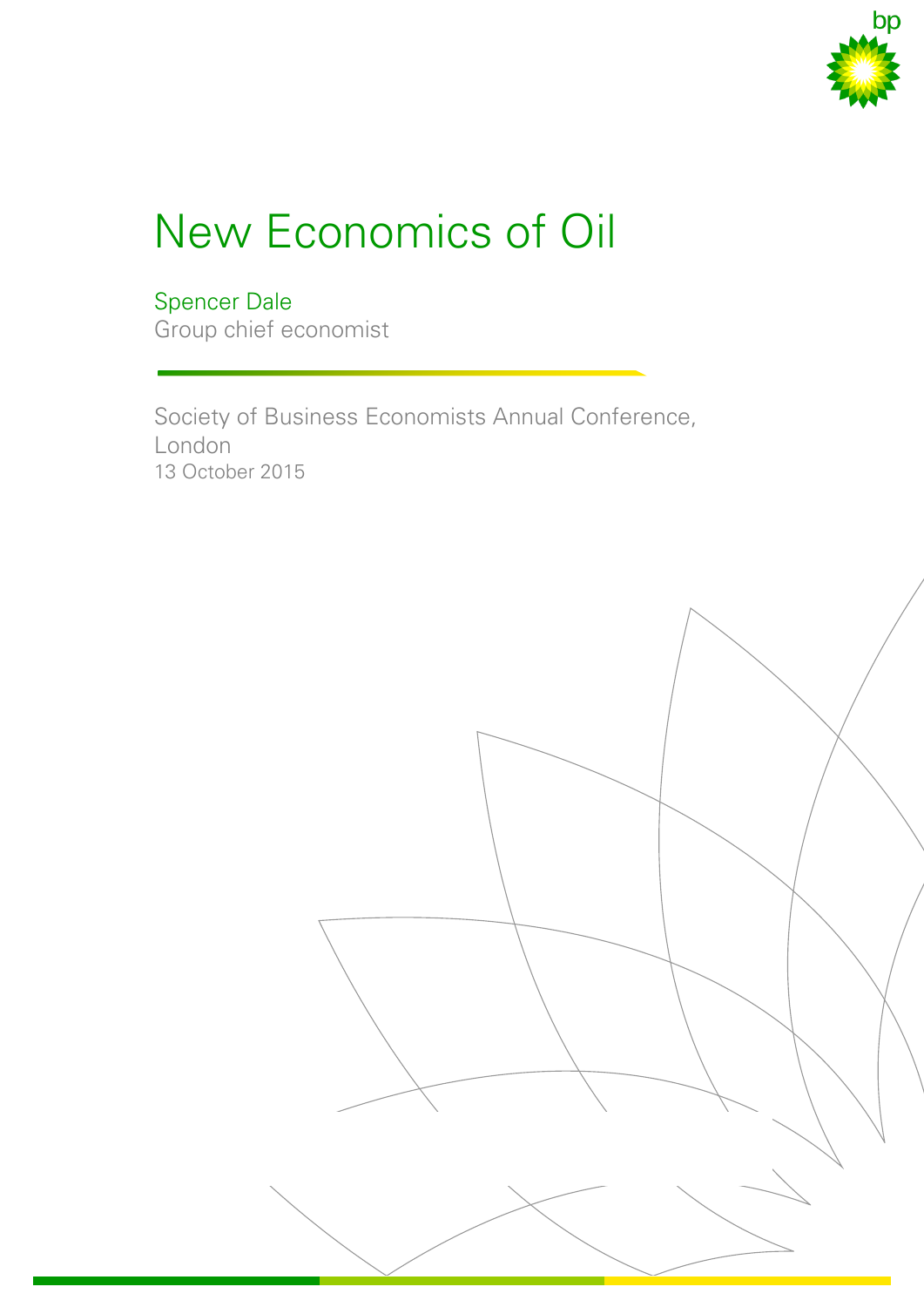

# **Introduction**

The oil market has been at the centre of economic news over much of the past year: what should we make of the US shale revolution; how will the rebalancing of the Chinese economy affect demand; and most obviously, what are the implications of the dramatic fall in oil prices over the past year or so?

The implications of these developments are far reaching. For policymakers, responding to their impact on the prospects for demand and inflation; for financial markets, involved in the trading and financing of oil flows; and most fundamentally of all, for businesses and families across the world that rely on oil to fuel their everyday businesses and lives.

As economists, when faced with questions about the oil market and oil prices, a natural instinct is to revert to the key principles and beliefs that we think underpin the operation of the oil market.

Coming to the world of energy relatively recently – after spending more than 25 years in central banking – many of my core beliefs about the oil market stemmed from what I had learnt at school and university.

In particular, much of my thinking was based around four core principles:

Oil is an exhaustible resource: it will eventually run out. As such, as it becomes increasingly scarce, the price of oil is likely to increase over time relative to the prices of other (inexhaustible) goods and services. The classic reference here is obviously Hotelling, which treats oil resources as akin to a financial asset, such that (in the simplest case) the relative price of oil increases in line with the real interest rate.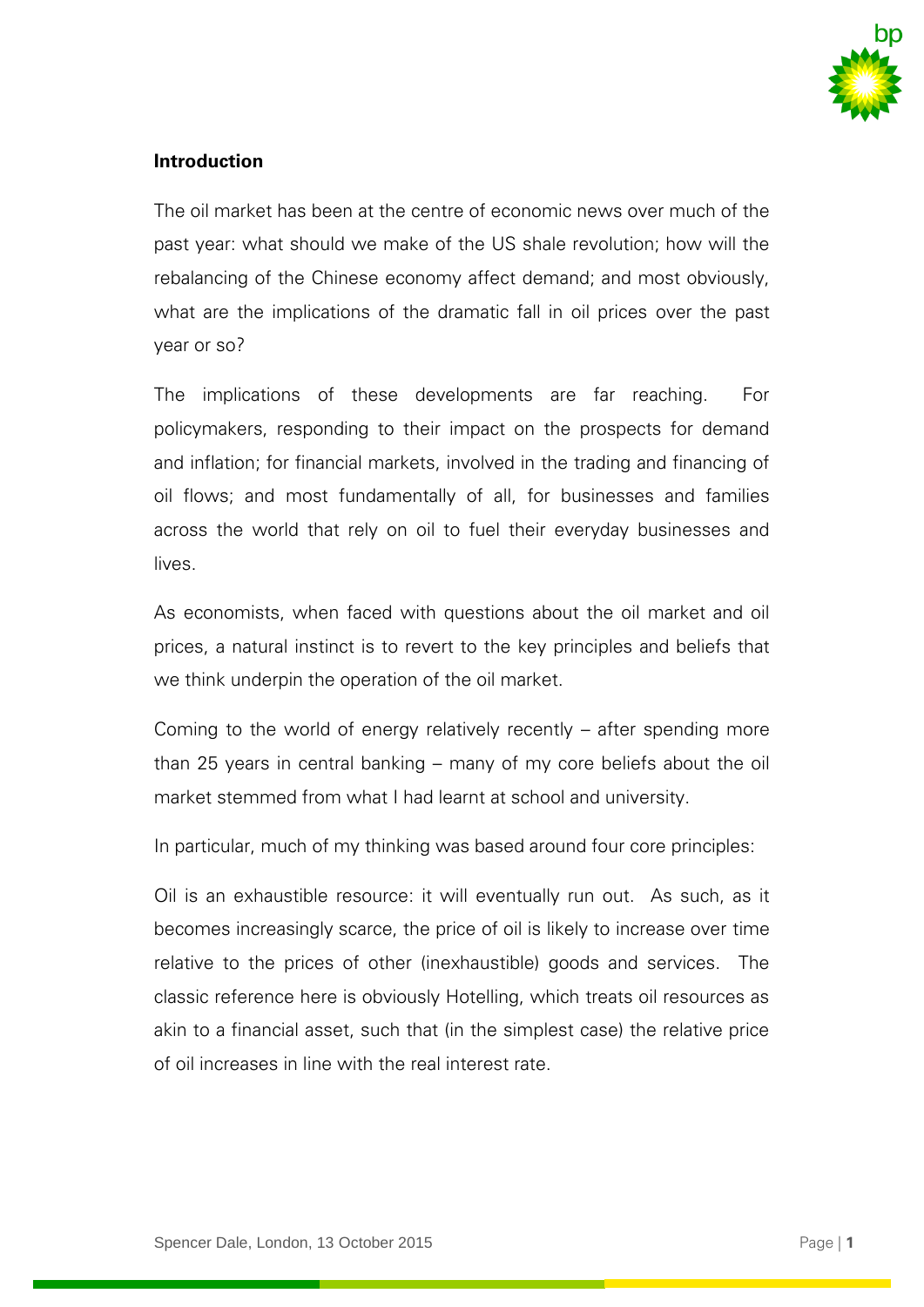

Oil demand and supply curves are steep: ie they are very price inelastic: demand because there are relatively few substitutes for oil, especially in the short run; and supply because once an oil company has invested huge sums of money in building an operating platform and the oil is flowing, the supply from that operation is not sensitive to fluctuations in the price: you don't turn the tap off just because the oil price falls.

Oil flows from east to west: most obviously, oil is produced in the Middle East and flows to Europe and America. The counterpart is that money flows in the opposite direction, leading to well-known issues associated with petrocurrencies and petrodollars.

OPEC stabilises the oil market: for example, in 2008/9 with the global economy in deep recession, and oil prices plunging from \$145 to \$35, OPEC cut production by nearly 3 Mb/d helping to stabilise prices. Similarly, OPEC raised production sharply in 2004 when global demand suddenly surged.

The individual toolkits that we each reach for when trying to make sense of the oil market will all be slightly different, with different elements and different emphases. But my guess is that for many of us something like these four basic principles feature in them.

If that is the case, we may need to think again.

The oil market has changed very significantly over the last 10 or 15 years. The principles and beliefs that served us well in the past are no longer as useful for analysing the oil market. We need an updated set of principles reflecting the New Economics of Oil.

Two changes in particular have had a profound impact on the economics of the oil market.

The most significant change stems from the US shale revolution: the rapid growth of on-shore oil production in the US, typically using hydraulic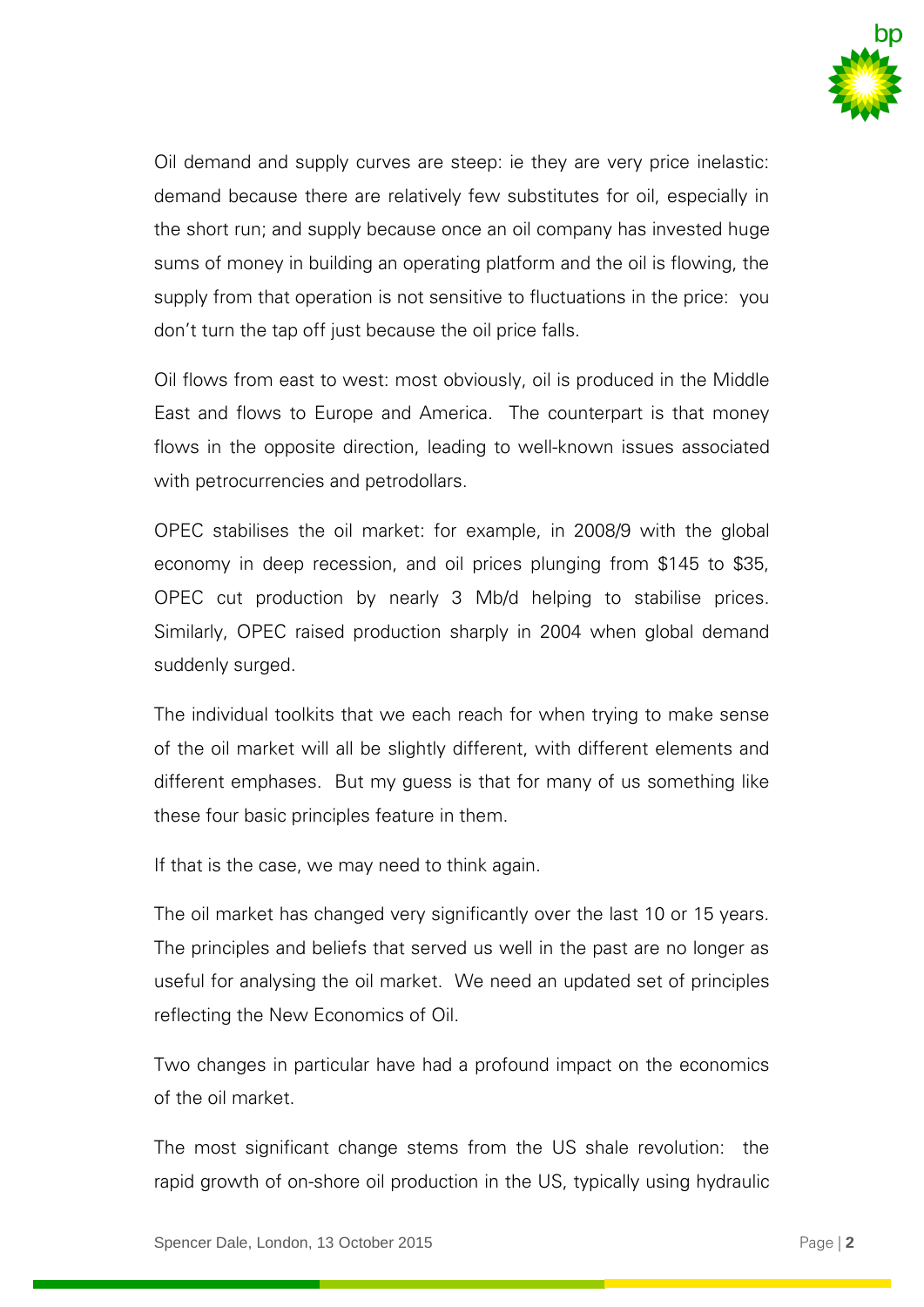

fracturing (or fracking) techniques to extract oil from shale and other types of so-called tight rocks.

The second major change is occurring more slowly and arises from the increasing concerns about carbon emissions and climate change. Such concerns are, of course, nothing new. But increasing prominence is being given to them, in China and the US as well as Europe, and momentum for increased action is growing – particularly this year as the Paris talks approach. If that sense of urgency translates into policies this could have significant implications for the long-run demand for all fossil fuels.

Let's look in more detail at the shale story.

From a near standing start in 2010, US shale oil production has increased to around 4.5 Mb/d today. Cost structures vary greatly across different regions and different plays, but most estimates suggest that the majority of US shale oil lies somewhere broadly in the middle of the aggregate cost curve (Chart 1).

#### **Chart 1**



Although US shale oil accounts for less than 5% of the global oil market, the rapid growth in US shale oil was the key factor driving the collapse in oil prices last year: US oil production on its own increased by almost twice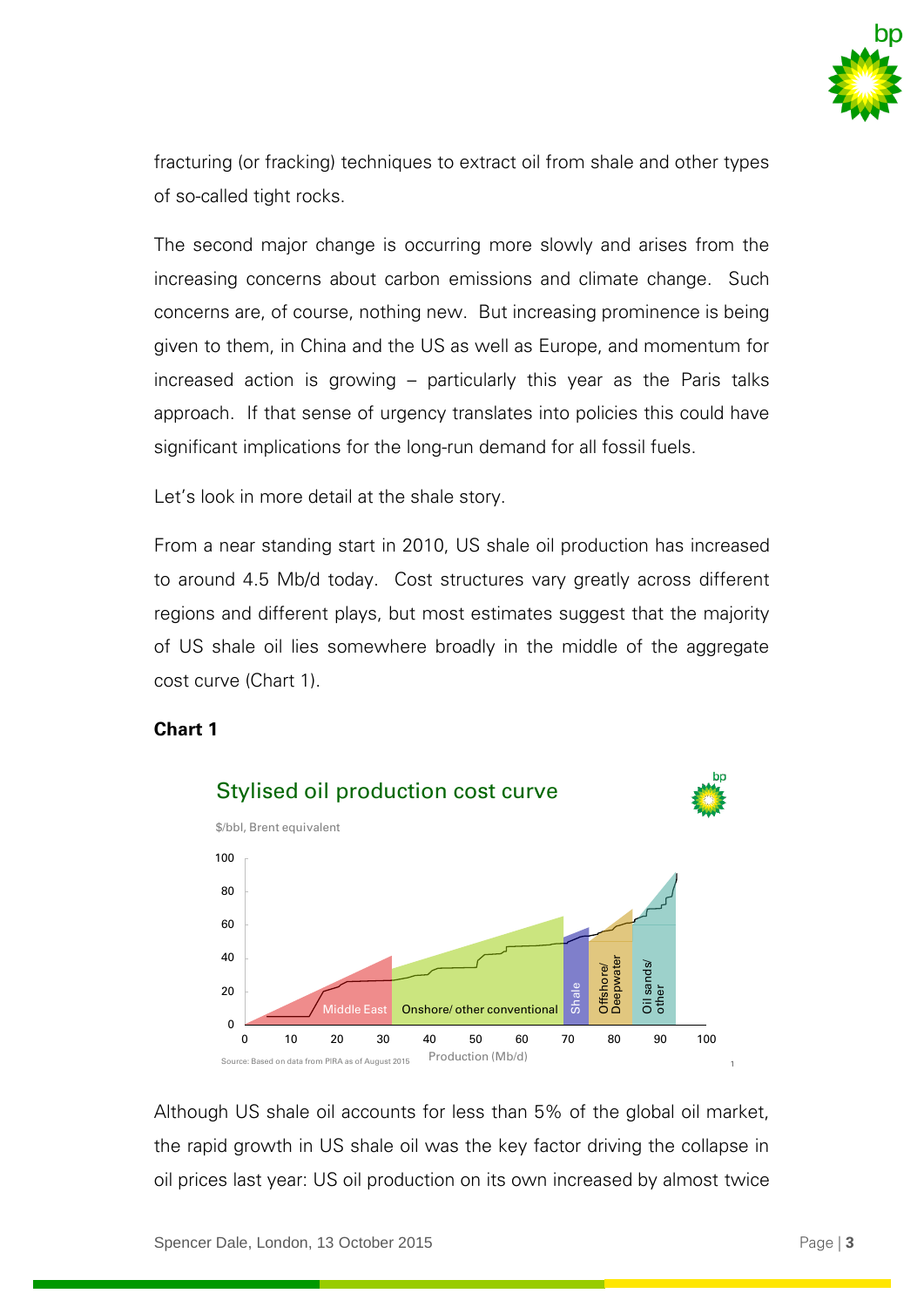

the expansion in global oil demand. Moreover, the different production techniques and financing structures found in the US shale industry have the potential to have a lasting impact on global oil market dynamics.

The factors and forces driving the oil market today are different to those of 20 or even 10 years ago. We wouldn't take a monkey wrench and an oily rag to the digital engines found in today's cars. Likewise, we need to update our analytical tools to take account of today's oil market.

To take account of the New Economics of Oil.

# **New Economics of Oil**

To consider what this might mean, let's revisit the four basic principles I outlined and see how they are affected by recent developments.

# **Revisiting Principle 1: Oil is an exhaustible resource**

The first, most basic, principle was that oil is an exhaustible resource.

In its simplest form, Hotelling does not allow for the possibility of new discoveries of oil or for uncertainty as to how much can be extracted from a particular reservoir. The total stock of recoverable oil resources is assumed to be known and the main focus is on the optimal pace at which these resources should be exhausted.

But in practice, estimates of recoverable oil resources are increasing all the time, as new discoveries are made and technology and understanding improves. And, importantly, they are increasing far more quickly than existing reserves are consumed.

In very rough terms, over the past 35 years, the world has consumed around 1 trillion barrels of oil. Over that same period, proved reserves of oil have increased by more than 1 trillion barrels.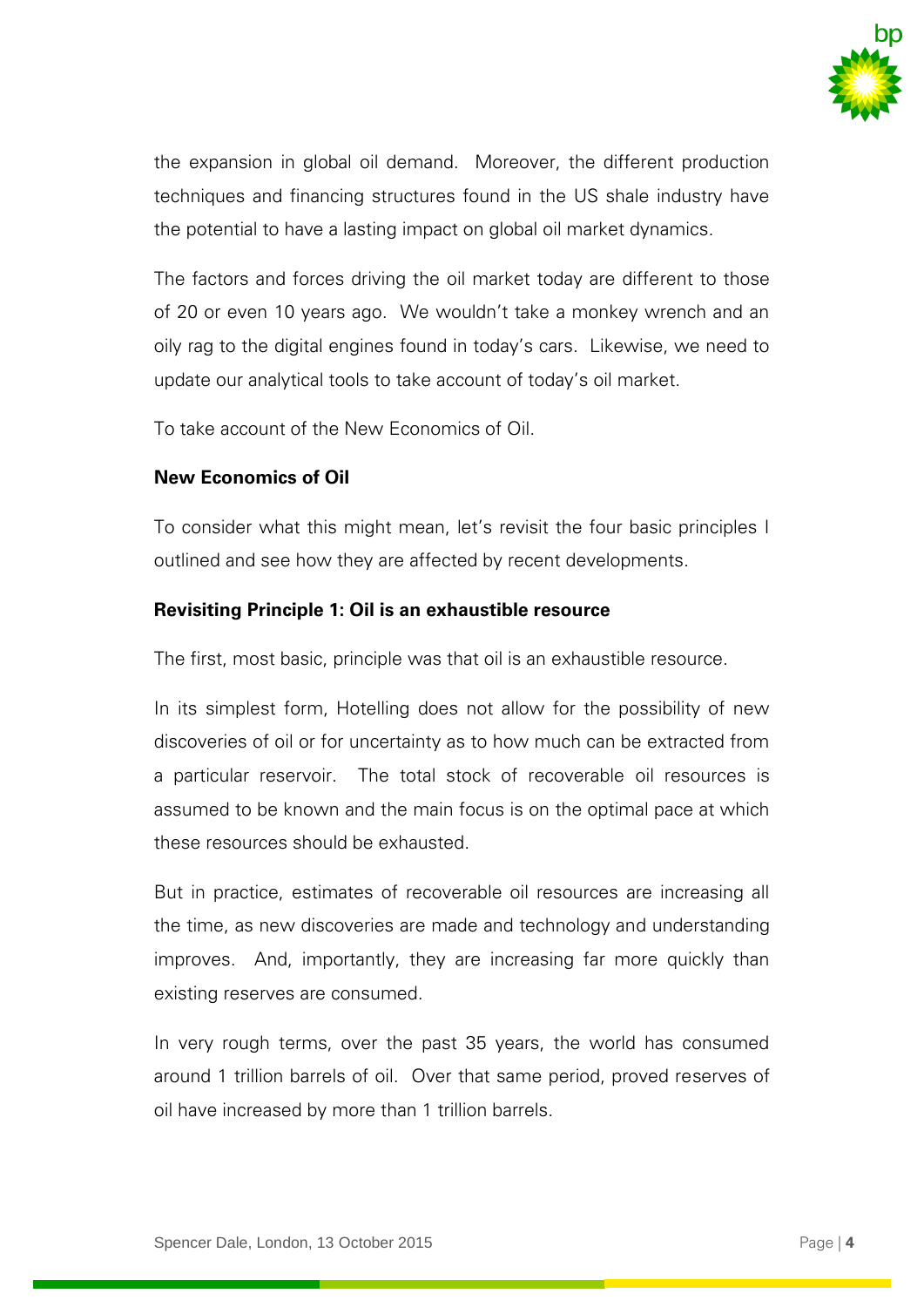

Put differently, for every barrel of oil consumed, another two have been added.

Total proved reserves of oil – reserves of oil which, with reasonable certainty, can be economically recovered from known reservoirs – are almost two-and-a-half times greater today than in 1980.

Increases in available oil resources are nothing new. But what has changed in recent years is the growing recognition that concerns about carbon emissions and climate change mean that it is increasingly unlikely that the world's reserves of oil will ever be exhausted.

Existing reserves of fossil fuels  $-$  ie oil, gas and coal  $-$  if used in their entirety would generate somewhere in excess of 2.8 trillion tonnes of CO2, well in excess of the 1 trillion tonnes or so the scientific community consider is consistent with limiting the rise in global mean temperatures to no more than 2 degrees Centigrade. $1$  And this takes no account of the new discoveries which are being made all the time or of the vast resources of fossil fuels not yet booked as reserves.

There are many caveats and qualifications to this type of simple calculation.

Most importantly, not all fossil fuels are alike: coal is the highest-carbon fuel and burning current reserves of coal would account for 60% of those emissions. It follows that coal is likely to be more affected by future climate policies than either oil or gas.

Moreover, emerging technologies, such as Carbon Capture and Storage (CCS), mean that we may be able to find new ways of using fossil fuels for power generation which significantly reduce Greenhouse Gas emissions.

 1 IPCC 2013, Fifth Assessment Report, Summary for Policymakers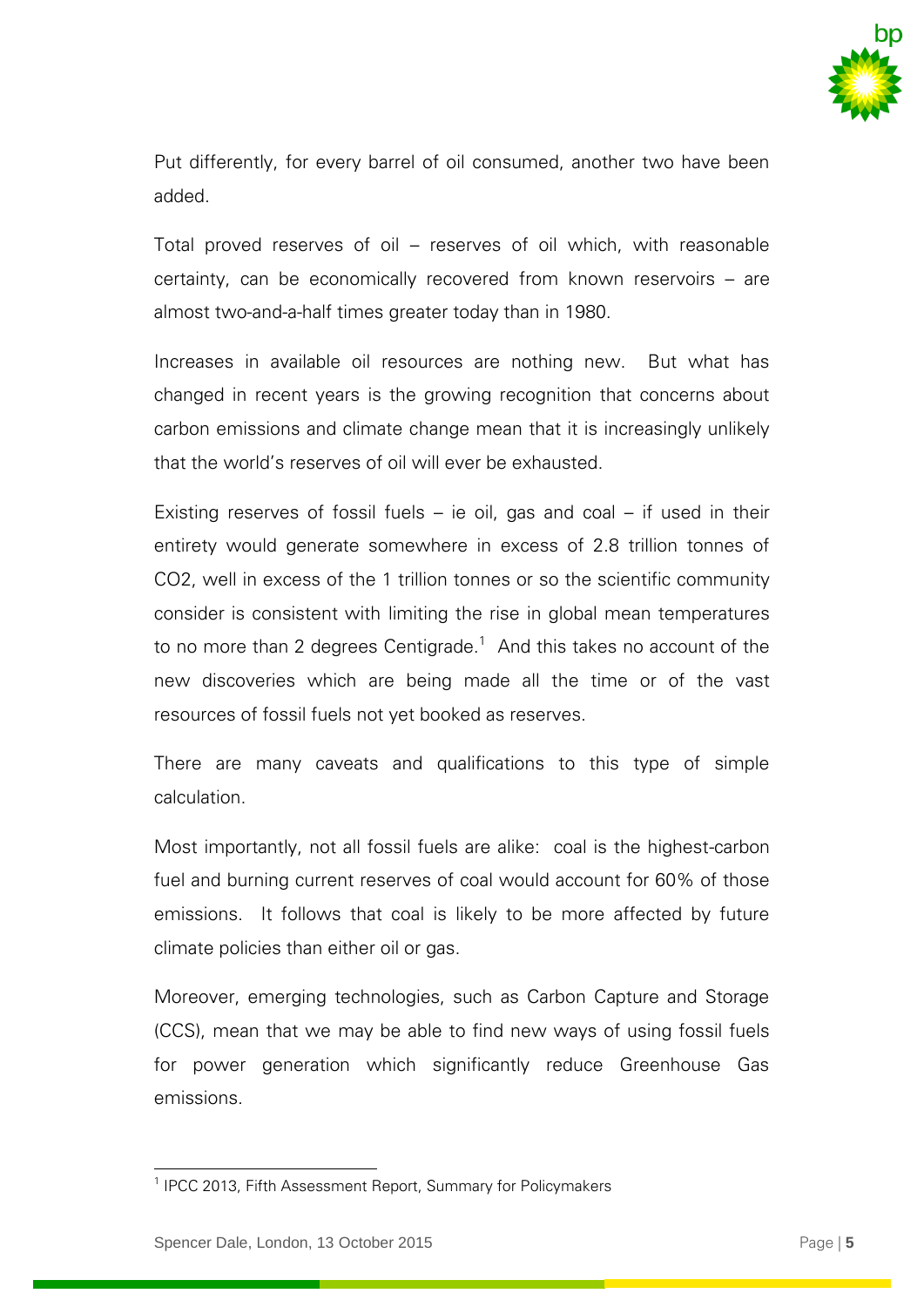

But even so, the pace at which estimates of recoverable oil resources are increasing, together with growing concerns about the environment, means that it seems unlikely that all of the world's oil will be consumed.

How might this change our understanding of the oil market?

Importantly, it suggests that there is no longer a strong reason to expect the relative price of oil to increase over time. As with other goods and services, the price of oil will depend on movements in demand and supply.

From the supply side, it might still be natural to assume that the relative price of oil will increase over time as it becomes increasingly difficult (and costly) to extract. The most easily accessible oil is extracted first, forcing energy companies to dig deeper and deeper in increasingly difficult environments.

But this increasing difficulty needs to be set against technological progress. The oil industry, as with any other successful industry, is continually innovating and implementing new techniques and processes.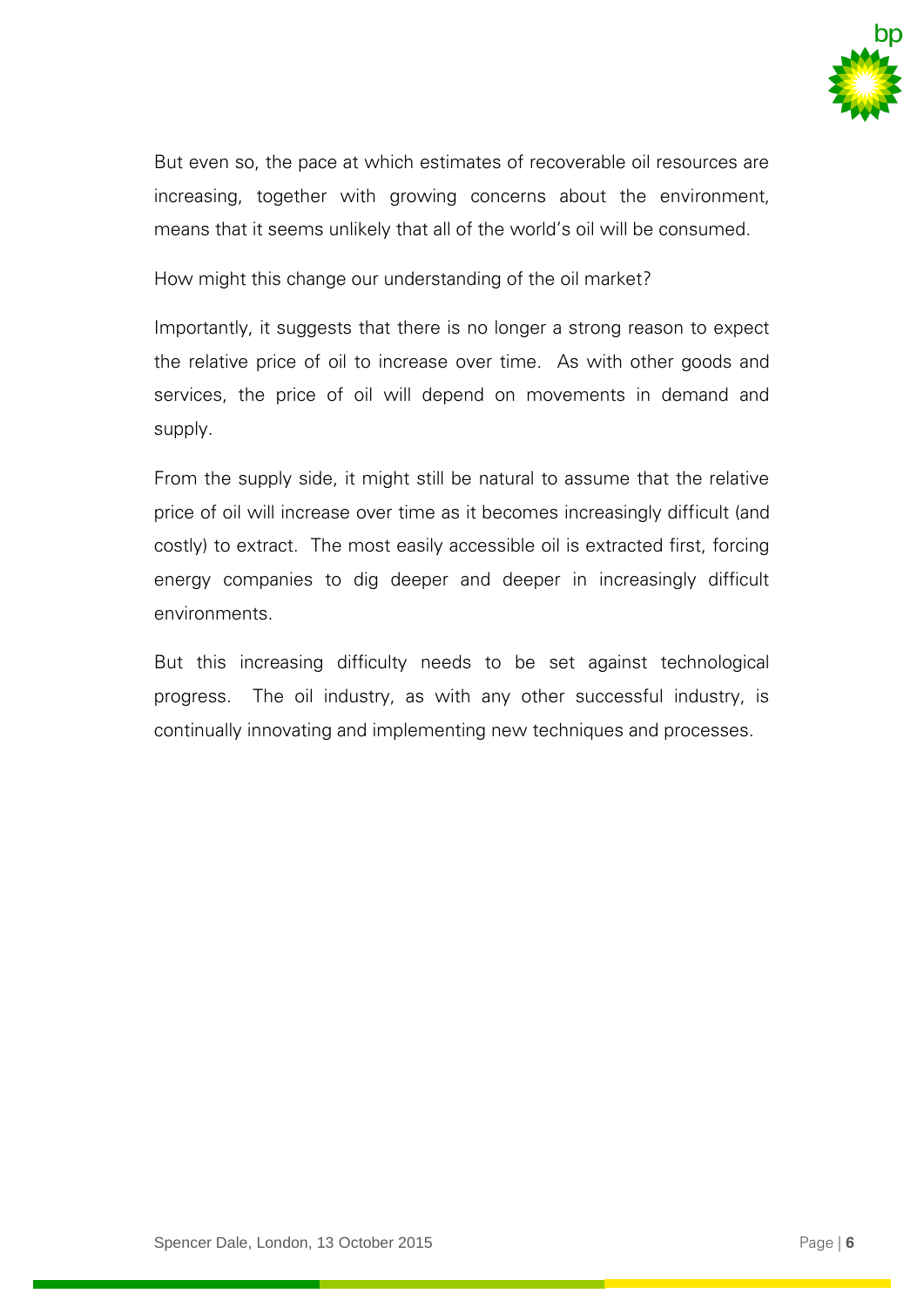

The poster child for these advancements in recent years has been the US shale industry. The use of increasingly sophisticated drilling techniques and huge improvements in cost efficiencies has allowed previously uneconomic resources of oil to be recovered. Productivity gains within the US shale industry in recent years have been mind-boggling. Productivity growth, as measured by initial production per rig, averaged over 30% per year between 2007 and 2014 (Chart 2).

#### **Chart 2**



The recognition that oil resources are probably never likely to be exhausted puts greater focus on future productivity trends when assessing the long-term outlook for oil prices. The possible implications of the US shale revolution are particularly fascinating in this regard.

The key point here is that the nature of fracking is far more akin to a standardised, repeated, manufacturing-like process, rather than the oneoff, large-scale engineering projects that characterise many conventional oil projects. The same rigs are used to drill multiple wells using the same processes in similar locations. And, as with many repeated manufacturing processes, fracking is generating strong productivity gains.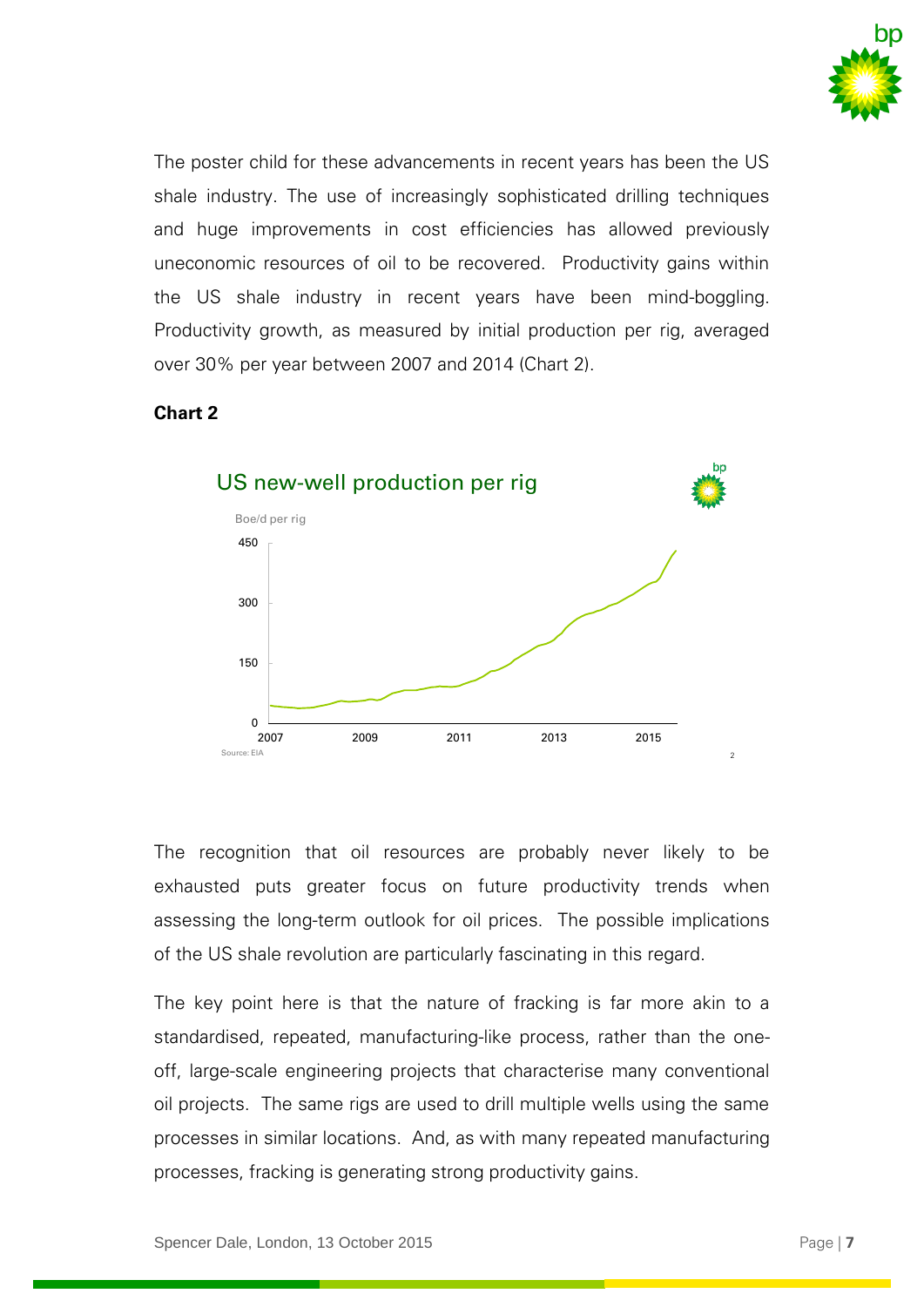

As you know, the strength of manufacturing productivity has led to a trend decline in the prices of goods relative to services. A fascinating question raised by fracking – and its manufacturing-type characteristics – is whether it will have the same impact on the relative price of oil. A key issue here is whether these types of repeated, standardised processes can be applied outside of the US and to more conventional types of production. Can the discipline of lean manufacturing be applied to conventional oil operations?

#### **Revisiting Principle 2: Oil demand and supply curves are steep**

Turn next to the view that oil supply curves tend to be steep, leading to large fluctuations in the oil price.

The limited responsiveness of conventional oil supply to price movements stems from the significant time lag between investment decisions and production. It can often take several years or more from the decision to invest in a particular field before it starts to produce oil, and once the oil is flowing, it will often last for many years.

Shale oil (and fracking) completely changes all that, in two important respects.

First, the nature of the operation in which the same rigs and the same processes are used to drill many wells in similar locations means the time between a decision to drill a new well and oil being produced can be measured in weeks rather than years.

Second, the life of a shale oil well tends to be far shorter than that for a conventional well: its decline rate is far steeper. Chart 3 compares production data taken from a typical US shale well, in this case in the Bakken in North Dakota, with that from a Deepwater well in the Gulf of Mexico (GOM). Daily production from the shale well declined by around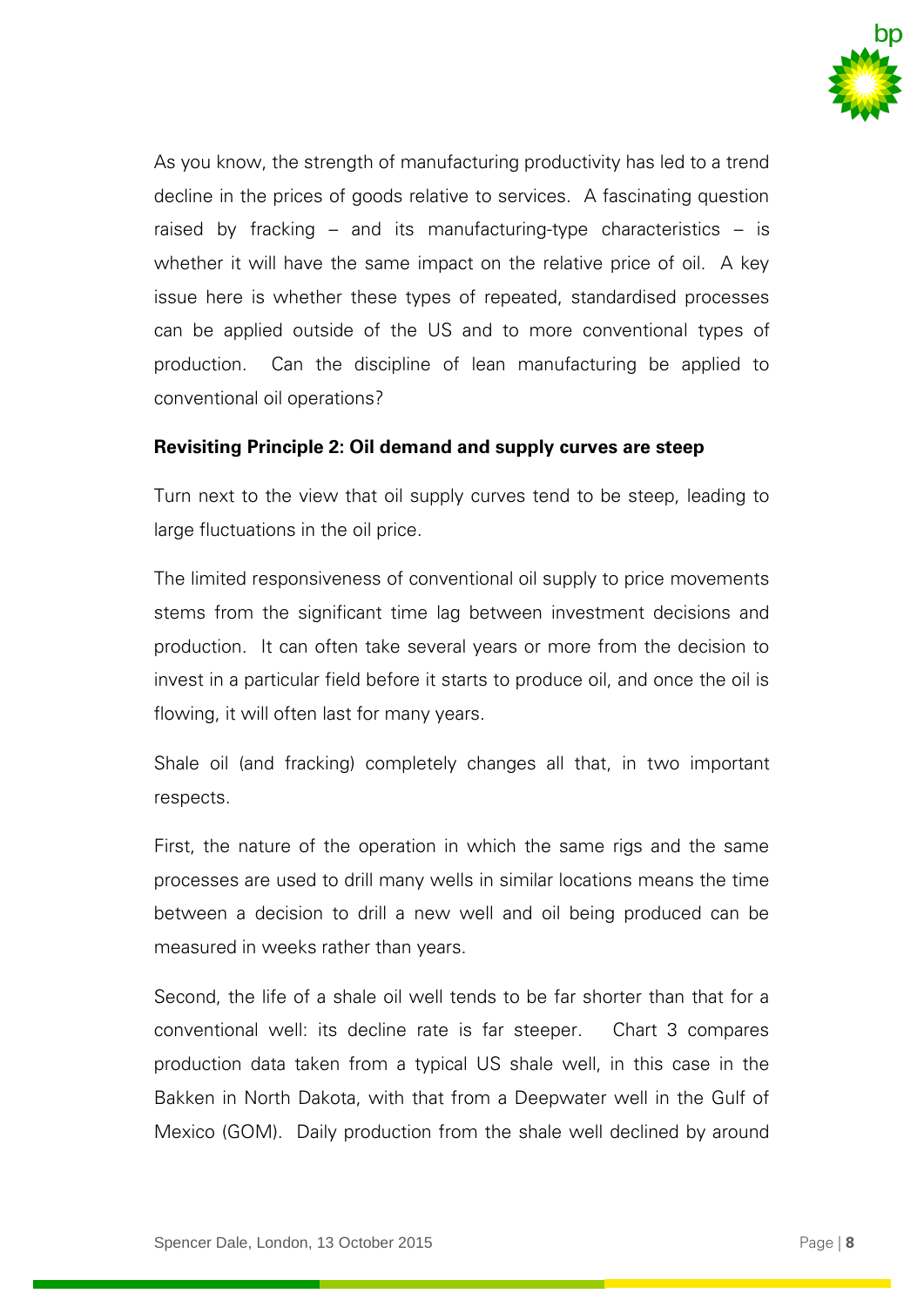

75% in its first year of production – a really steep rate of decline. The corresponding rate of decline for the GOM well was far slower.

#### **Chart 3**



These two characteristics – short production lags and high decline rates – mean there is a far closer correspondence between investment and production of shale oil. Investment decisions impact production far more quickly. And production levels fall off far more quickly unless investment in maintained.

An important consequence of these characteristics is that the short-run responsiveness of shale oil to price changes will be far greater than that for conventional oil. As prices fall, investment and drilling activity will decline and production will soon follow. But as prices recover, investment and production can be increased relatively quickly.

The US shale revolution has, in effect, introduced a kink in the (short-run) oil supply curve, which should act to dampen price volatility. As prices fall, the supply of shale oil will decline, mitigating the fall in oil prices.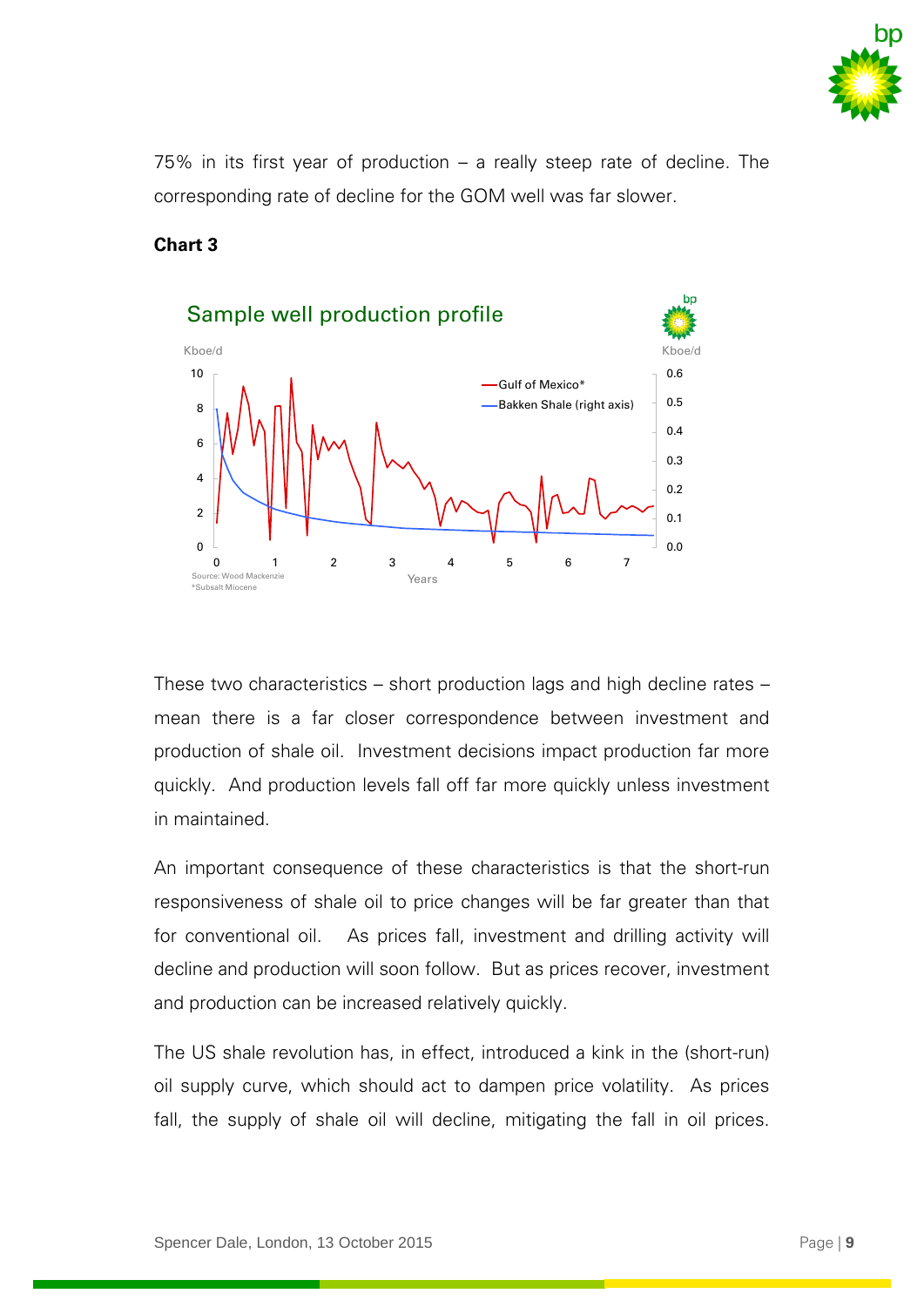

Likewise, as prices recover, shale oil will increase, limiting any spike in oil prices.

Shale oil acts as a form of shock absorber for the global oil market.

It is important to be clear exactly why shale oil is likely to play this role.

The short lead time between investment decisions and production means output can adjust relatively quickly.

Equally important, the very high rates of decline of shale wells mean that operating costs in the shale industry – ie the variable cost associated with producing a barrel of oil – are a relatively high ratio of total costs. The high decline rates mean, in effect, that shale operations have relatively low fixed costs. This high ratio of variable costs to total costs increases the short-run responsiveness of shale oil.

In contrast, more conventional operations tend to have a significant fixed investment component, for example, in the form of operating platforms, pipelines etc. These sunk costs mean that the variable cost of producing an extra barrel of oil is materially lower than the total (all in) cost, dampening the responsiveness of conventional supply in the short run.

To be clear: shale oil is the marginal source of supply only in a temporal sense. The majority of shale oil lies somewhere in the middle of the cost curve. As such, further out, as other types of production have time to adjust and oil companies have to take account of the cost of investing in new drilling rigs and operating platforms, the burden of adjustment is likely to shift gradually away from shale oil towards other forms of production, further up the cost curve.

There is one other interesting point to note when considering the supply of shale oil.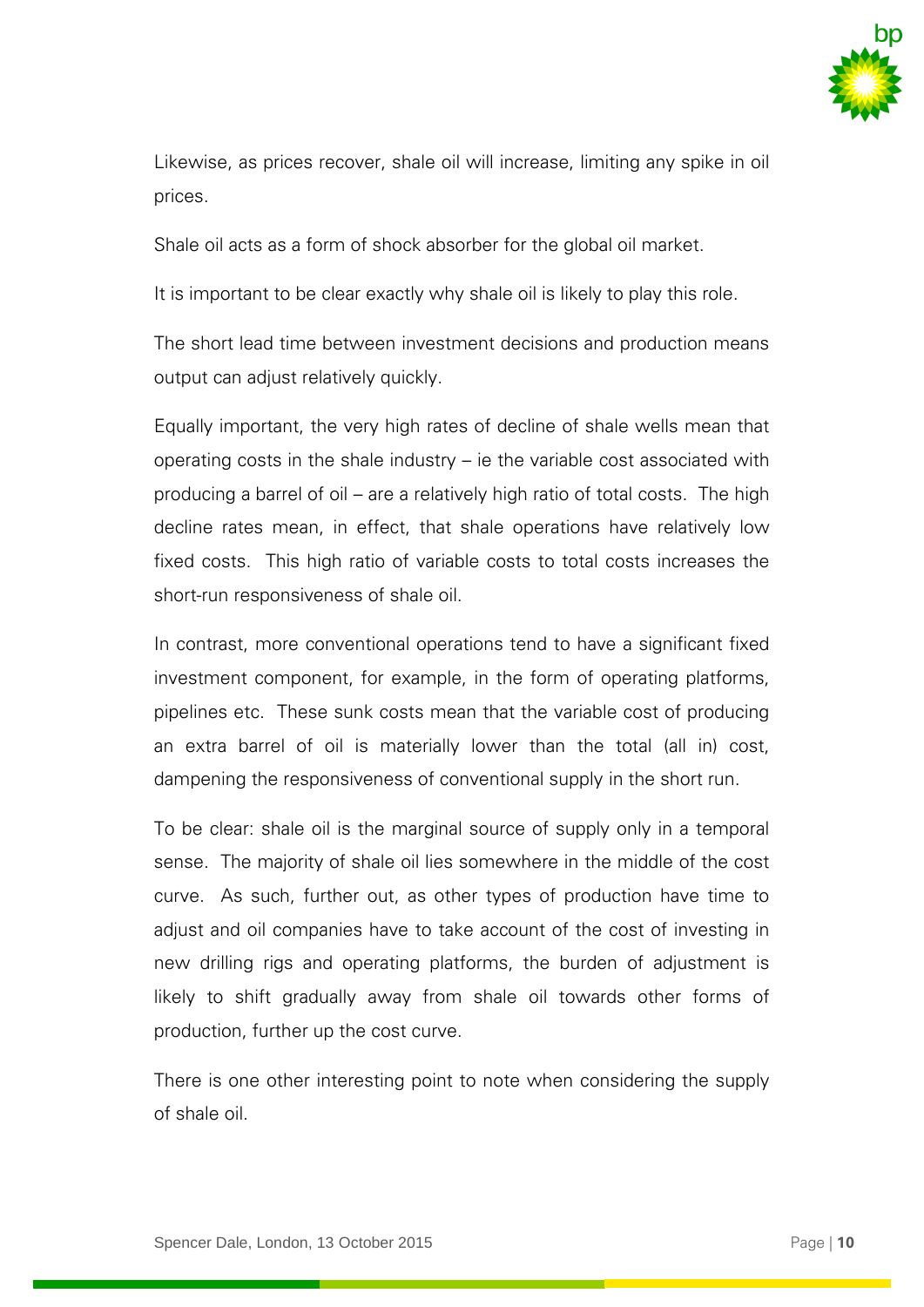

Although its production characteristics should dampen price volatility, the financial characteristics of the independent producers operating in US shale may introduce an additional source of volatility.

Conventional oil supply is dominated by large national oil companies and, to a lesser extent, large international oil companies, such as BP. These companies are very big, with global footprints, producing huge quantities of oil every day. They have relatively low levels of gearing, significant cash reserves, and an operating model which, in most times, ensures that the cash generated by the business is more than sufficient to cover capital expenditures.

In contrast, the financial structures of even the largest independent producers operating within the US shale are far less robust. The scale of activity is considerably smaller. Typical gearing levels are far higher. And, importantly, the vast majority of independent producers have negative cash flows; that is, they don't generate sufficient cash from their operations to fund future investments. As such, they are dependent on a continual supply of external finance in order to invest and produce.

In macroeconomic speak, US shale has introduced a credit channel to the oil market. And we all know from the misery of the financial crisis how destabilising credit and banking flows can be in transmitting and amplifying shocks. Until now, the financial resources of the national oil companies and the large supermajors mean that the oil market has been largely insulated from the vagaries of the banking system. But the small, heavily-indebted, independent producers that characterise the shale industry change all that.

It seems quite likely that the scale of funding that enabled the US shale revolution to expand at the pace it did over the past 4 or 5 years would not have been available had global interest rates not been close to zero, with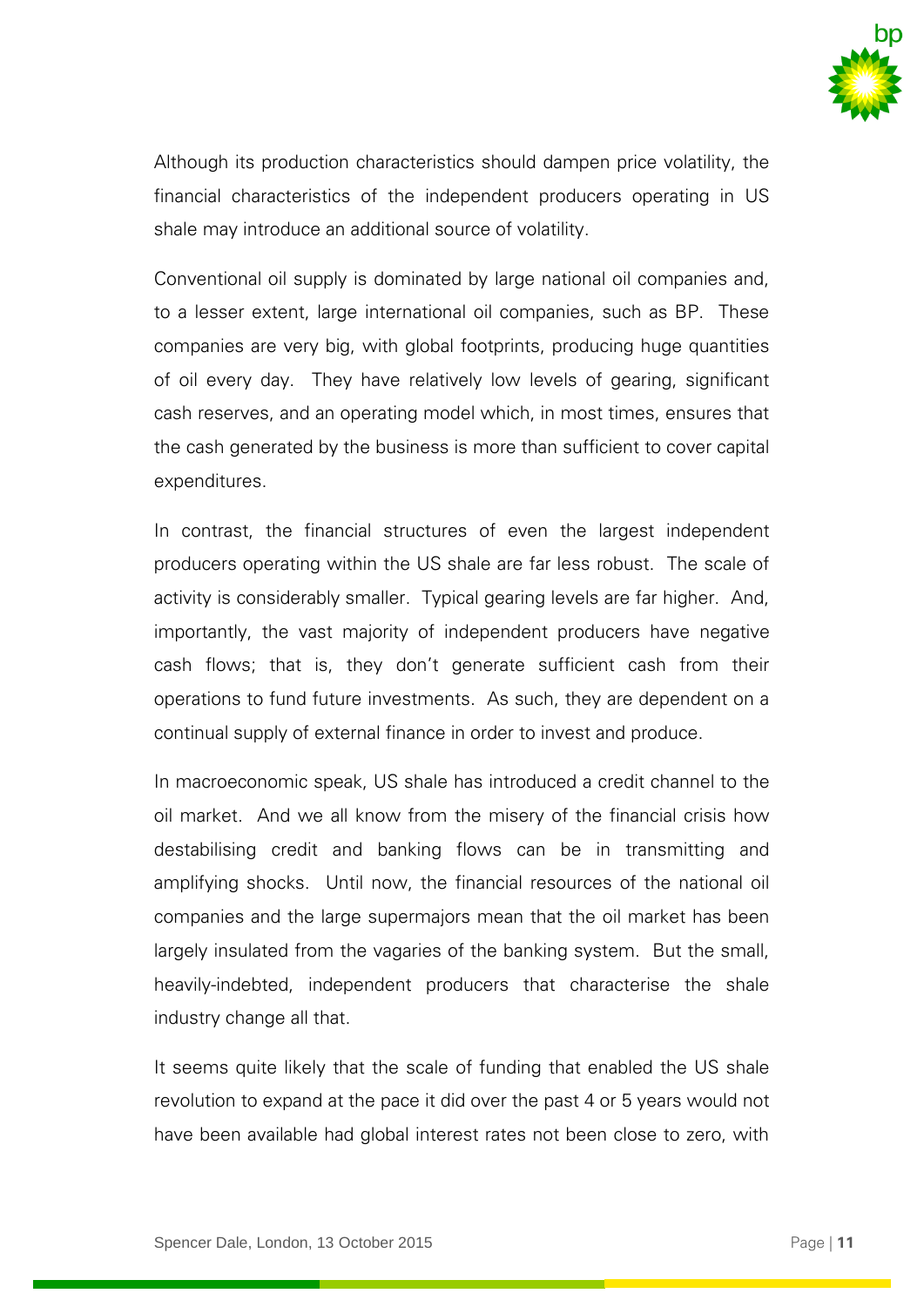

central banks using large-scale quantitative easing to encourage investors to invest in riskier forms of assets.

Likewise, with the balance sheets of many shale producers now severely weakened by low oil prices, a key factor determining the supply of shale oil over the next few will be the willingness of banks and creditors to continue to fund these businesses, especially as global interest rates begin to rise.

The emergence of US shale oil has altered the nature of global oil supply. The production characteristics of shale oil should increase the price responsiveness of supply, dampening price volatility. But the greater exposure of shale producers to the financial system means the oil market is more exposed to financial shocks.

#### **Revisiting Principle 3: Oil flows from East to West**

Consider next the presumption that oil predominantly flows from east to west. Most obviously from the Middle East to Europe and the US.

This traditional pattern of trade is also changing, reflecting developments in both the west and the east.

In terms of the west, two developments are important.

First, the demand for oil in the west is falling. Oil consumption in the US and Europe peaked about 10 years ago and has been on a downward trend ever since. This largely reflects the improving efficiency of motor vehicles, with fuel economy of new cars in the US, measured in terms of miles per gallon, around 20% higher than 10 years ago. And if anything, tightening regulation and improving technology mean that the pace of efficiency gains is likely to quicken over the next 20 years. In BP's Energy Outlook 2035, which looks at energy trends over the next 20 years or so, the EU's consumption of oil in 2035 is projected to be back down to levels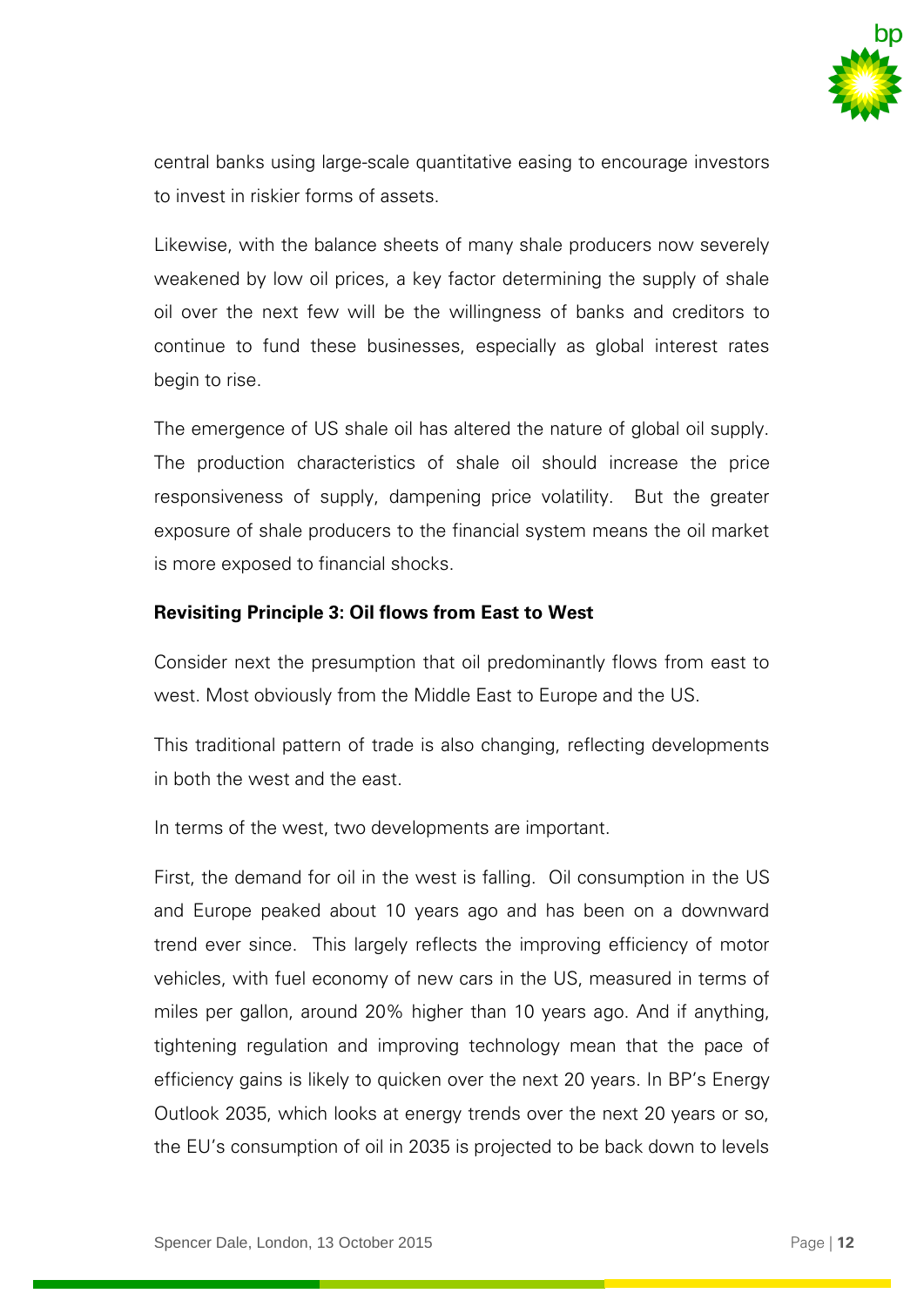

last seen in the late 60s, even though EU GDP would have almost quadrupled over the same period.

The second factor is the huge growth in the supply of energy in the west, particularly North America. Over the past 5 years, the US on its own has accounted for almost two-thirds of the increase in the global supplies of oil and natural gas. Added to that is the growth of Canadian oil sands.

North America has become a major force amongst global energy suppliers.

The impact of these two factors has had a huge impact on the dependency of the US on energy imports. At its peak in 2005, the US imported more than 12 Mb/d of oil; comfortably the world's largest importer of oil. The growth of shale oil has changed all that. US import demand has more than halved over the past 8 years, and the US was overtaken by China as the world's largest net oil importer in 2013.

Looking ahead, we expect the US to become self-sufficient in energy by the early 2020s and in oil by the early 2030s (Chart 4). If anyone, 10 or even 5 years ago had suggested that the US would be self-sufficient in energy in their life time they would have been laughed at. The US shale revolution has changed all that.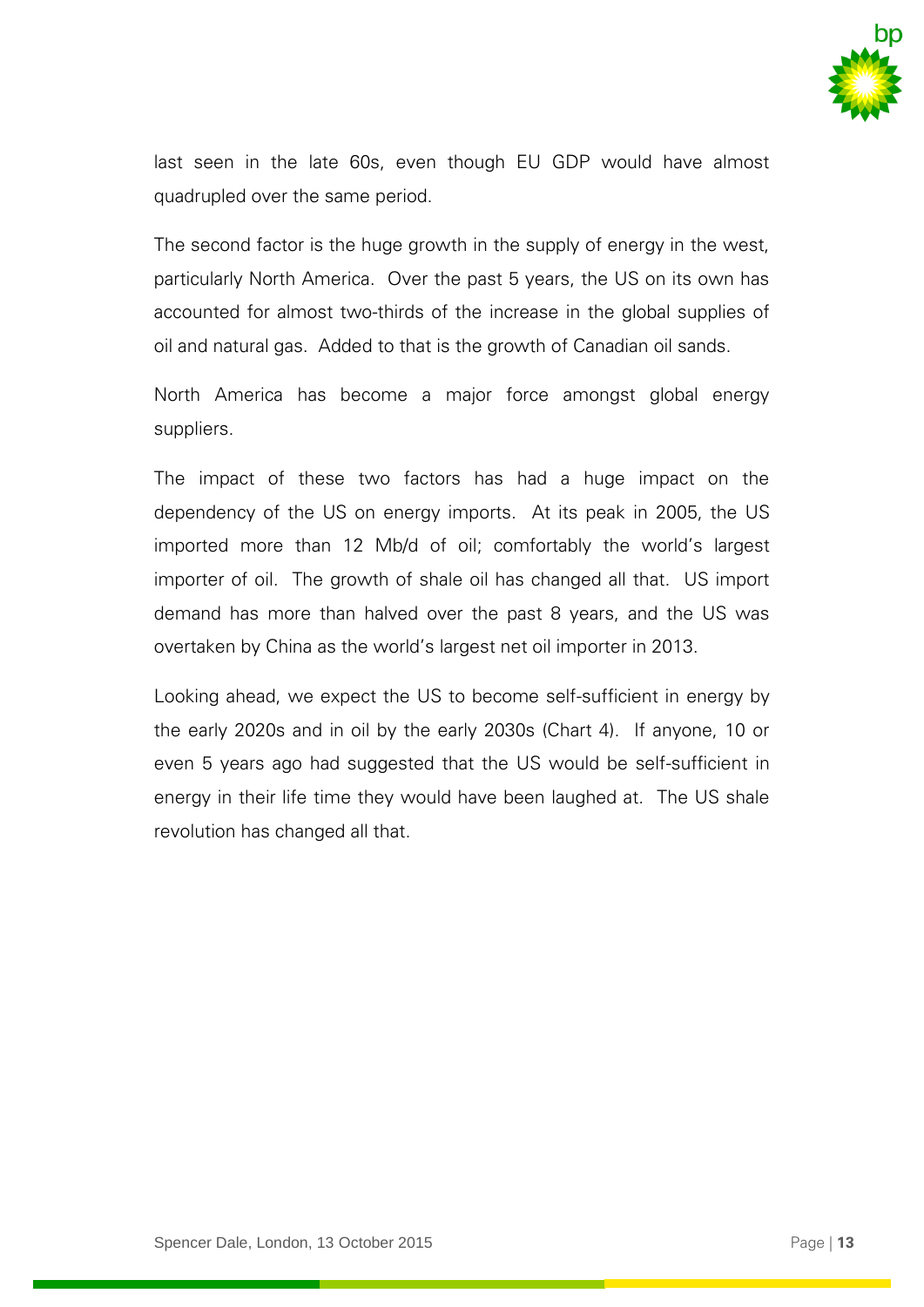

In contrast, the fast growing economies of the Far East, particularly China and India, are becoming increasing dependent on imported energy. As their economies grow, and the prosperous middle-classes balloon, China and India are likely to account for around 60% of the global increase in oil demand over the next 20 years<sup>2</sup>. This increase in oil demand will far outstrip local supplies, such that by 2035, China looks set to import around three-quarters of the oil it consumes and India almost 90%.

# **Chart 4**



This changing pattern of energy flows has a number of potentially important implications.

The most obvious are for the sources of demand that are likely to drive energy markets over the coming years. The answer – as is the case for so many questions these days – is to look east.

Next are implications for financial flows: as energy increasingly flows from west to east, the funds to pay for that energy will travel in the

l

<sup>&</sup>lt;sup>2</sup>BP Energy Outlook 2035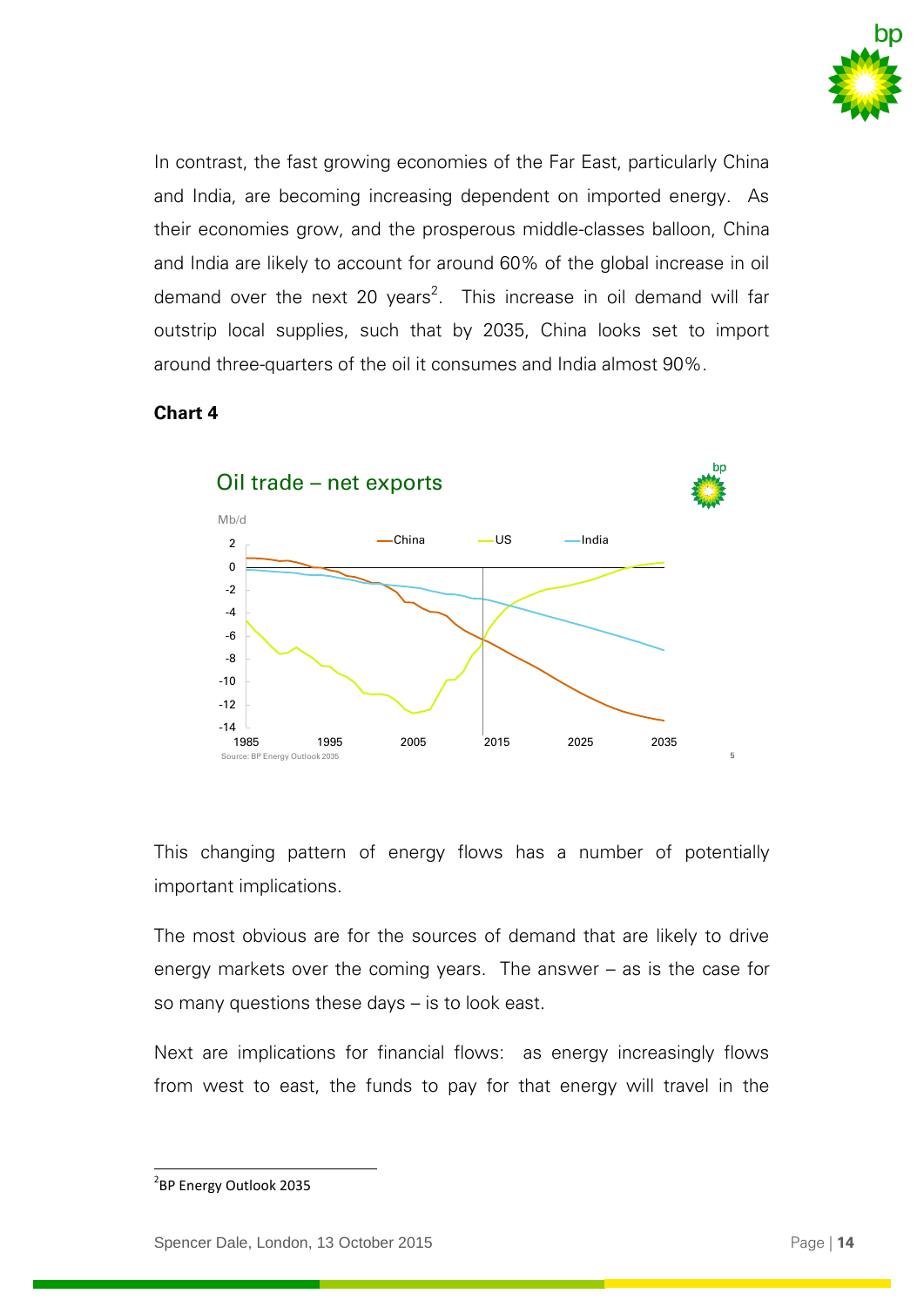

opposite direction. This has potentially far-reaching implications for our understanding of financial risks and asset prices.

The US current account deficit, along with China's current account surplus, was a key part of the so-called global imbalances that foreshadowed the global financial crisis.

Energy imports were a big part of this imbalance, accounting for almost half of the US current account deficit of 6% in 2007. That energy deficiency has now reduced to around 1% of GDP, with the US set to move to energy self-sufficiency by the early 2020s.

A key element in the global imbalances has completely changed.

In a similar vein, this reduction in the US energy deficit is also likely to have contributed to the appreciation of the dollar in recent years. Much of the discussion of the dollar's appreciation has focussed on cyclical factors: the relative strength of US demand growth and its implications for the timing of interest rate hikes. But it is also important to recognise the important structural changes that have taken place as the US reliance on energy imports has been transformed.

As well as energy and financial implications, the changing pattern of energy flows also has potentially important geo-political implications.

It is inconceivable that the reduced dependency of the US on oil imports won't affect its relationship with some of the key oil producers.

Perhaps even more importantly, China's increasing reliance on energy imports to fuel its future growth – and the associated concerns this brings about energy security – is likely to have an increasing influence on China's foreign relations. Indeed, it seems likely that the creation of the Asian Infrastructure Investment Bank (AIIB) – and the associated "one belt, one road" policy which has been a centre piece of President Xi Jingping's first term – stems in no small measure from these energy security concerns.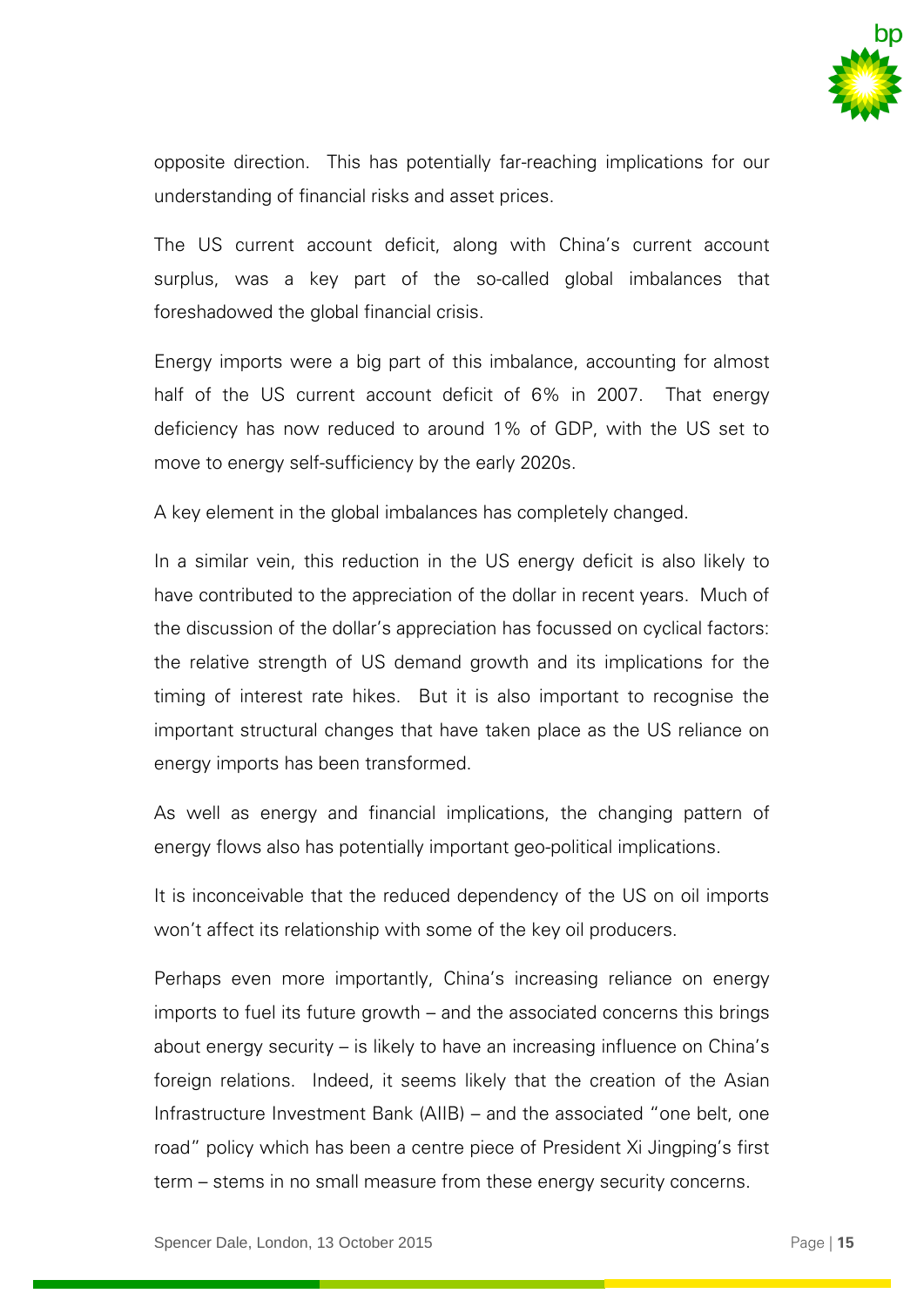

The pattern of energy flows is changing, with energy increasingly flowing from west to east, with far reaching implications for energy markets, financial markets, and geo-politics.

# **Revisiting Principle 4: OPEC stabilises the oil market**

Consider finally the fourth belief I mentioned: that OPEC acts to stabilise the oil market.

Many commentators have interpreted recent developments as suggesting that the role of OPEC has changed. That OPEC has given up its role as swing producer to shale oil. Or that, rather than stabilising the market, OPEC has waged war on US shale.

I don't think either of these suggestions is correct. Indeed, in contrast to everything else we have discussed this morning, I would argue that the role of OPEC has not fundamentally changed relative to the past 20 or 30 years.

Rather, the belief that OPEC would always stabilise the market was never correct.

The power of OPEC to stabilise the market stems from its ability to vary supply inter-temporally: to increase or decrease supply from one period to another in response to shocks or fluctuations.

As such, OPEC has considerable power to stabilise the market in response to *temporary* shocks, to either demand or supply.

In terms of demand shocks, in 2008/9 at the height of the great recession, as oil prices plunged from \$145 to \$35, OPEC reduced supply by nearly 3 Mb/d, stabilising the market and boosting prices. Similarly in 1999, as the Asian financial crisis was hitting demand, OPEC reduced supply in order to support market prices.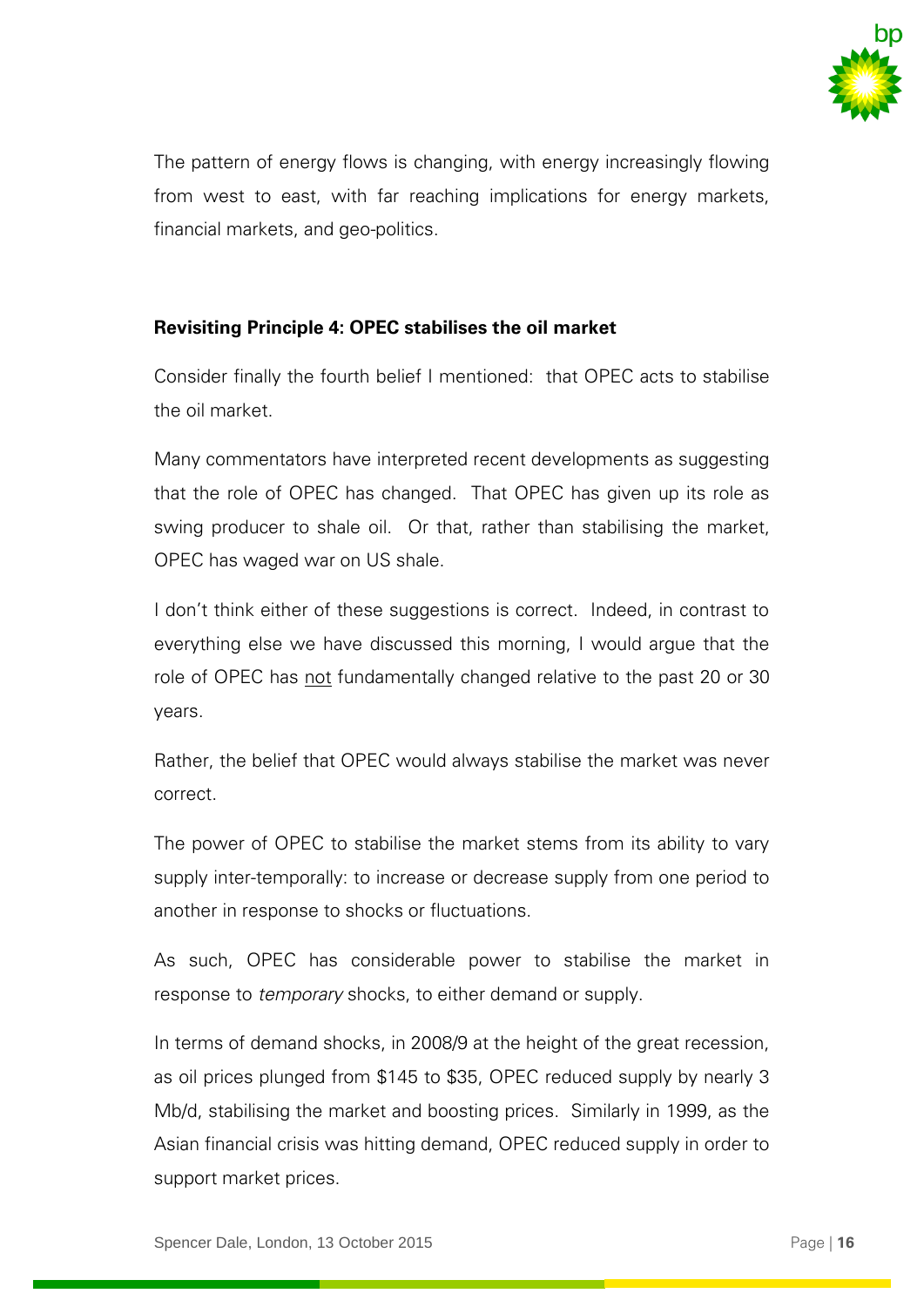

And on the supply side, as the Arab Spring caused significant supply disruptions in several oil producers in the Middle-East and North Africa, other OPEC producers – most notably the main GCC states: Saudi Arabia, Kuwait and UAE – increased their supply to offset partially these disruptions.

The ability of OPEC to respond to temporary shocks in order to stabilise the market has not changed. OPEC still accounts for around 40% of crude oil production – close to its average over the past 40 years. Many of the key producers still have the ability to control directly their levels of production. And Saudi Arabia has the only significant margin of spare capacity.

But OPEC has never had the ability to stabilise the market in response to structural shocks, at least not in a sustainable way.

Suppose, just for a moment, that in 2008/9 there hadn't been a severe global recession, but instead a mass-produced electric car had been invented overnight and had replaced our existing car fleet. The impact on the oil market would have been similar in that the demand for oil would have contracted sharply and oil prices would have fallen.

But the ability of OPEC to do anything about it would have been very limited.

Yes: OPEC could cut its production; but only at the expense of giving up its share of an already contracting market to higher-cost producers. And to maintain prices, it would have needed to give up progressive amounts of market share in subsequent years as the number of electric cars increased. This is not a sustainable response.

The key point is that, unlike the global recession where demand was expected to recover at some point in the future, my hypothetical example of a mass-produced electric car is a persistent shock. The economically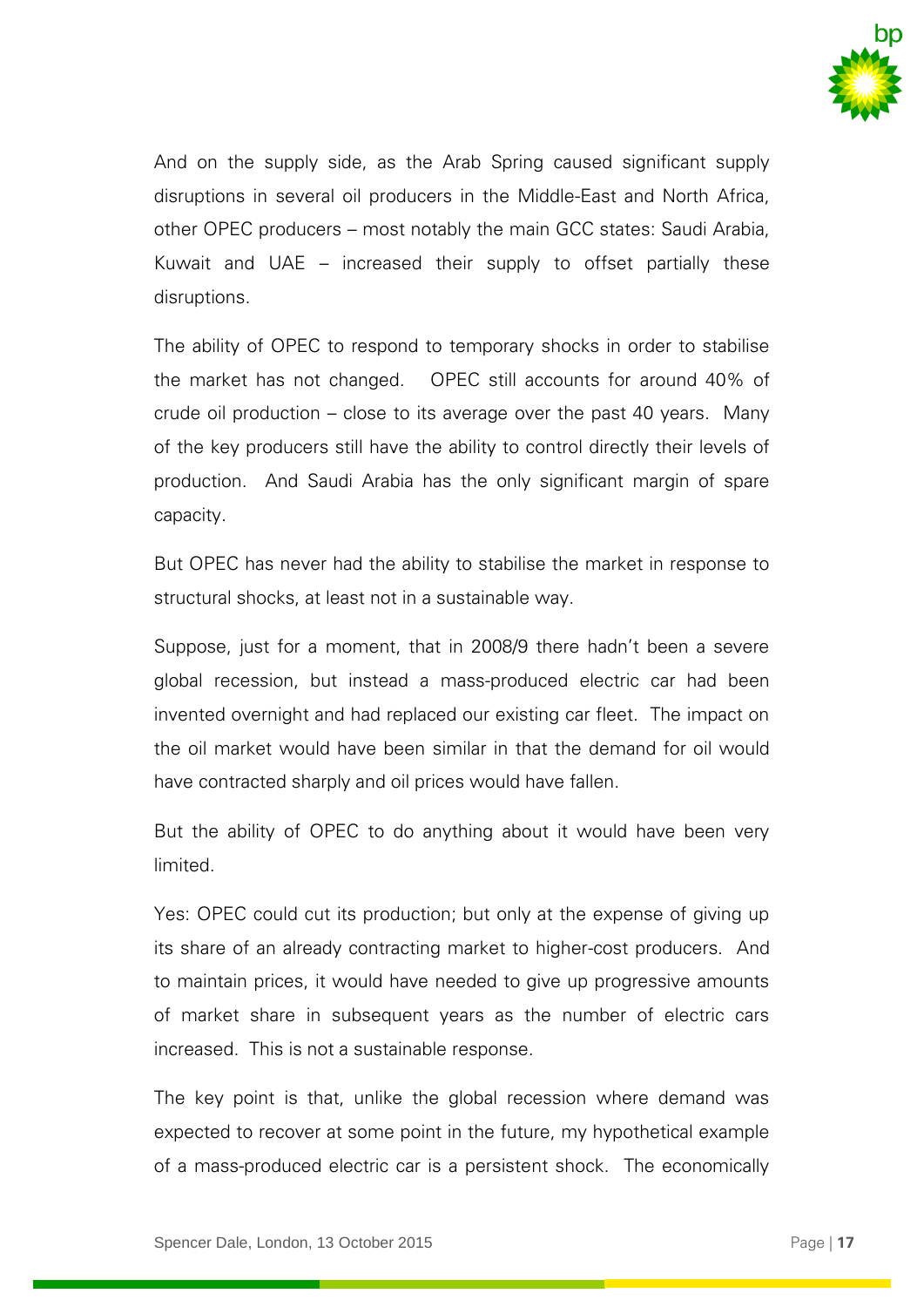

sensible response to such persistent shocks is for OPEC to maintain its market share and let other higher-cost producers, less able to compete, bear the brunt of the demand contraction.

We haven't yet seen the invention of the mass-produced electric car. But the emergence of US shale oil had a similar qualitative impact on the supply side.

US shale, although more cyclical, is likely to be a persistent source of supply for many years to come. Much of current shale oil production is situated somewhere in the middle of the cost curve. And the rapid pace of productivity improvements means that its competitive position relative to other types of production is increasing all the time.

OPEC is no more able to wage war on US shale than it could on the electric car. And it hasn't. Last year, as oil prices plummeted, OPEC stated that it would maintain its production target of 30 Mb/d and it did just that: producing an average of 30.1Mb/d in 2014.

This doesn't mean that OPEC has ceded its role of swing producer to shale oil. To repeat: OPEC's ability to stabilise the market in response to short-lived, temporary shocks remains largely unaffected. The greater responsiveness of US shale means that cyclical movements in shale production should also help to stabilise the market. But OPEC's role remains dominant.

But when interpreting OPEC's likely response to a change in prices it is important to ask why are prices changing? Is it in response to a temporary shock or a more persistent factor? A global recession or the mass deployment of an electric car?